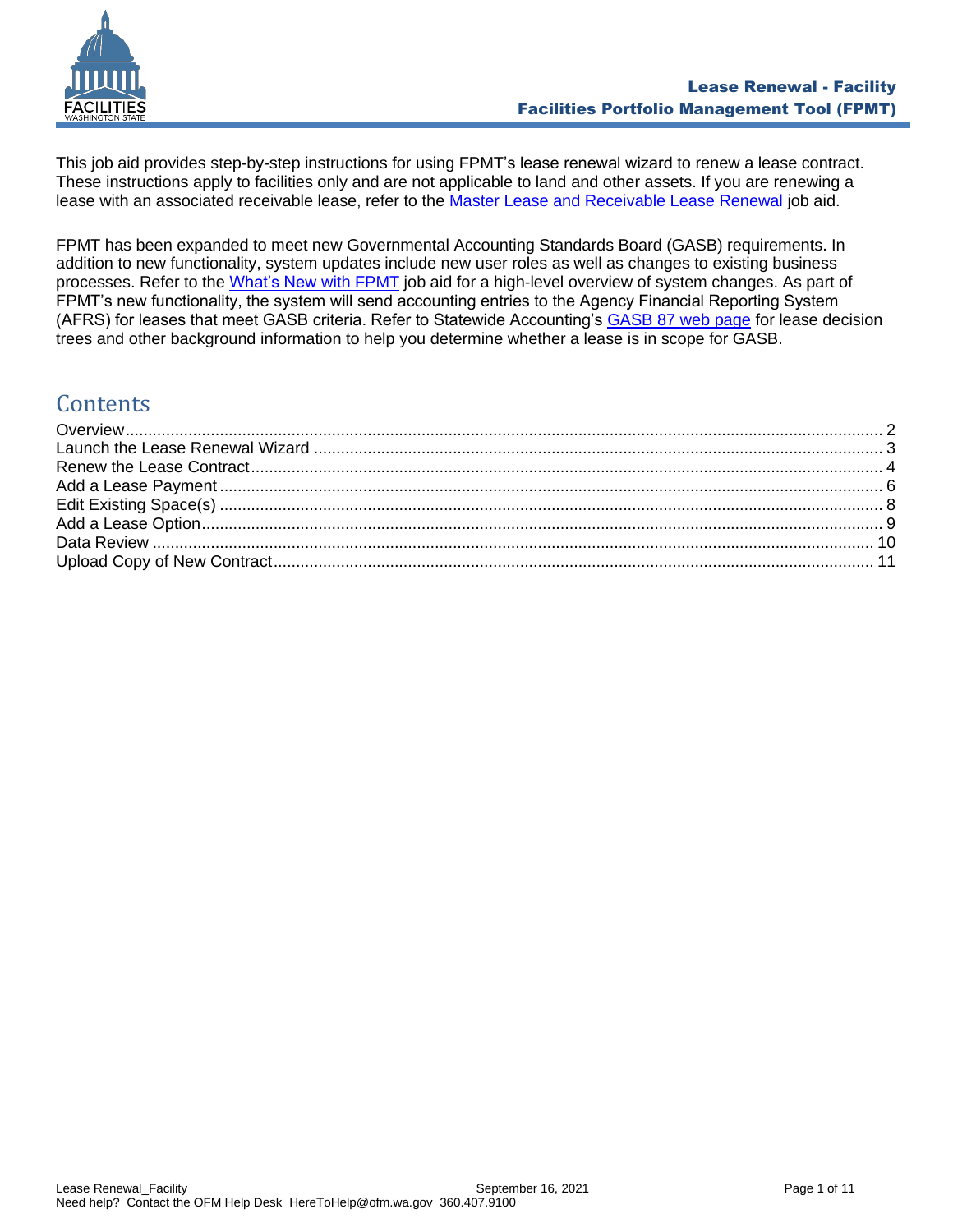

### <span id="page-1-0"></span>**Overview**

| Which FPMT user roles can<br>renew a lease?     | This wizard can only be accessed by users with the FPMT Accounting<br>$\bullet$<br>role. Users must have edits rights.<br>The FPMT Facilities role cannot access the renewal wizard, nor can<br>$\bullet$<br>this role renew leases manually in the system.<br>Per agency discretion, an individual can be assigned both the<br>$\bullet$<br>Accounting and Facilities user roles.                                                                                                                                                                                                                                                 |
|-------------------------------------------------|------------------------------------------------------------------------------------------------------------------------------------------------------------------------------------------------------------------------------------------------------------------------------------------------------------------------------------------------------------------------------------------------------------------------------------------------------------------------------------------------------------------------------------------------------------------------------------------------------------------------------------|
| Where do I access the renewal<br>wizard?        | The renewal wizard is accessed via the menu button on the expiring<br>$\bullet$<br>lease contract tile.                                                                                                                                                                                                                                                                                                                                                                                                                                                                                                                            |
| When should I renew a lease?                    | Leases should be renewed on or after the new lease start date, but<br>$\bullet$<br>before the first payment.                                                                                                                                                                                                                                                                                                                                                                                                                                                                                                                       |
| What information do I need to<br>renew a lease? | A copy of the new lease contract.<br>$\bullet$<br>The expiring lease contract number.<br>If you need to locate a lease number, you can run a Lease<br>$\circ$<br>Contract Inventory Report from the agency tile in FPMT.<br>If the total lease payments meet or exceed the capitalization threshold,<br>$\bullet$<br>you will also need:<br>Initial Direct Costs, if applicable<br>$\circ$<br>If FPMT will send accounting entries to AFRS for this lease, you will<br>$\bullet$<br>also need:<br>Master Index<br>$\Omega$<br>Statewide Vendor Number and Suffix for lease payments<br>$\circ$<br>Day Payment Initiated<br>$\circ$ |
| Why should I use the wizard?                    | The wizard simplifies the renewal process by guiding you through each<br>$\bullet$<br>step and reducing manual activity in the system.<br>The wizard also includes business rules, or validation checks, to<br>$\bullet$<br>prevent incomplete data and common data entry errors.                                                                                                                                                                                                                                                                                                                                                  |
| <b>Wizard basics:</b><br>$\bullet$              | The wizard opens in a new window, which will close when you complete the renewal. Once the renewal<br>window closes, you will need to refresh your original FPMT window to see all of the changes.<br>$\mathcal{L}$ and $\mathcal{L}$ and $\mathcal{L}$ and $\mathcal{L}$ and $\mathcal{L}$ and $\mathcal{L}$ and $\mathcal{L}$ and $\mathcal{L}$ and $\mathcal{L}$ and $\mathcal{L}$ and $\mathcal{L}$ and $\mathcal{L}$ and $\mathcal{L}$ and $\mathcal{L}$ and $\mathcal{L}$ and $\mathcal{L}$ and $\mathcal{L}$ and                                                                                                            |

- Once you Save and Close the renewal, you cannot go back into the wizard.
- Make sure to allow enough time to complete the renewal process in one sitting. If you time out during the renewal process, you will lose your data.
- You navigate through the wizard, by clicking the Next or Previous buttons.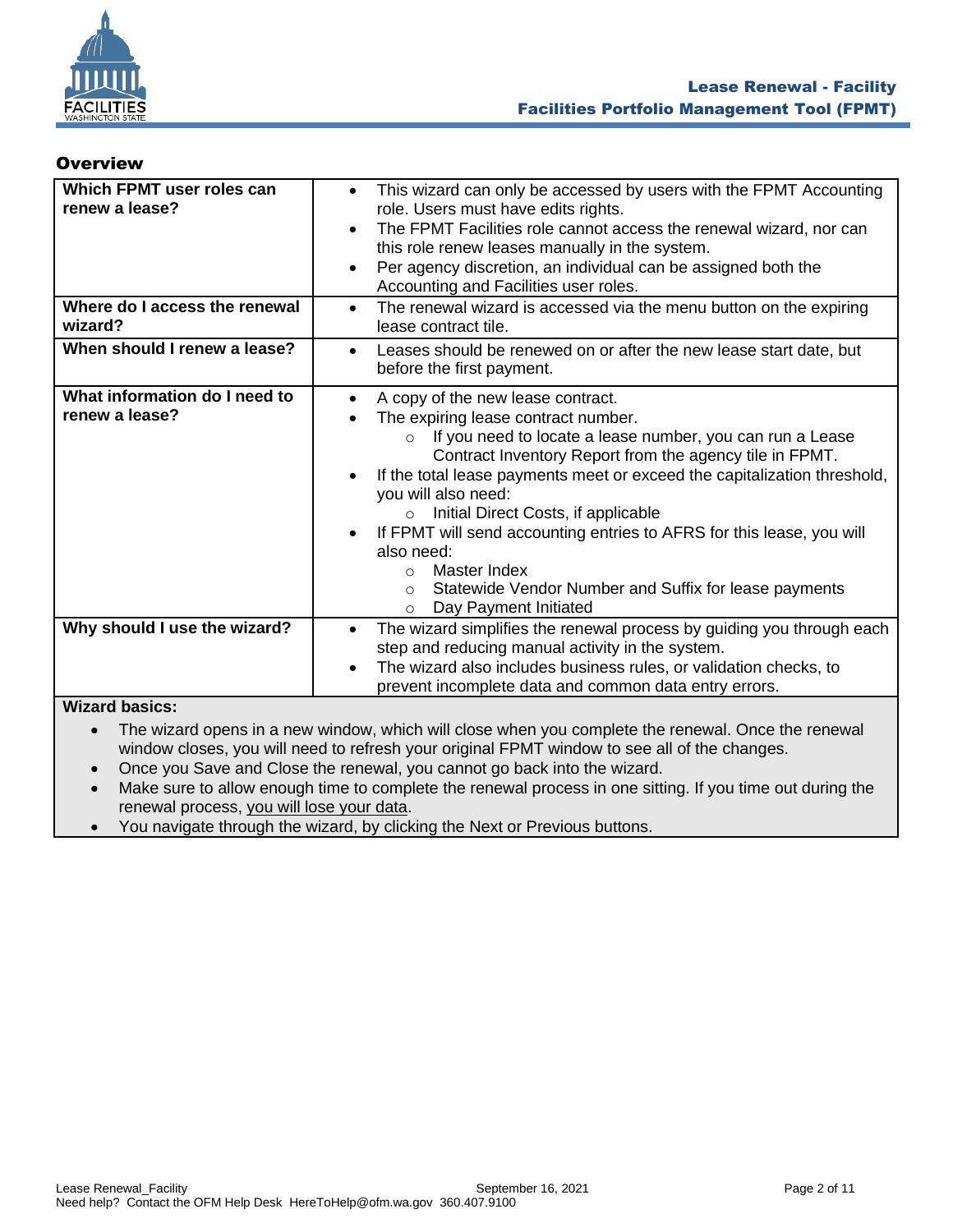

## <span id="page-2-0"></span>Launch the Lease Renewal Wizard

Navigate to the expiring lease contract and launch the lease renewal wizard.

- 1. **Open** the Data Explorer module.
- **2.** Select the  $\bigcirc$  search button on the data explorer tool bar.
- **3. Select** Filter by  $\bullet$  and choose **Facility Lease Contracts**.
- 4. Select Refine by  $\bullet$  and choose Lease **Number**.
- 5. **Enter** the lease number for the expiring lease contract.

 $\rightarrow$  If you need to locate the expiring lease contract number, run the Lease Contract Inventory Report available via the menu button on the agency tile.

6. **Select SEARCH** 

**7.** Select the  $\equiv$  menu button on the facility lease contract tile

# 8. **Select Renew**

**→FPMT** will open the lease renewal wizard in a new window.

**→ The system will automatically**  populate information from the existing lease. You may update this information if there are changes.



| Search Filter Selections                             |                  |
|------------------------------------------------------|------------------|
| Search                                               |                  |
| $rac{60}{200}$ $\rightarrow$<br>Enter text to search |                  |
| Filter by $\overline{\phantom{a}}$                   |                  |
| FLC Facility Lease Contracts (1763)<br>ೞ             |                  |
| Lease Number                                         |                  |
| ణ<br>Contains                                        |                  |
| Add criteria                                         |                  |
| Refine by -                                          |                  |
| <b>SEARCH</b><br>Explain                             | <b>Clear All</b> |

| <b>SRL 15-0032</b><br><b>FLC</b>               | <b>Facility Lease Contract</b> |                                 |      |
|------------------------------------------------|--------------------------------|---------------------------------|------|
| <b>Lease Number:</b><br>Lessor: Eastern Manage |                                |                                 | Open |
| Lessee (Agenc)                                 | Select                         | Documents (3)                   |      |
|                                                | Open                           | $\boxed{2}$ Photos (0)          |      |
|                                                | Add                            | <b>In Reports</b>               |      |
|                                                | Edit                           |                                 |      |
|                                                | Delete                         |                                 |      |
|                                                |                                | <b>Business Process Wizards</b> |      |
|                                                | Renew                          |                                 |      |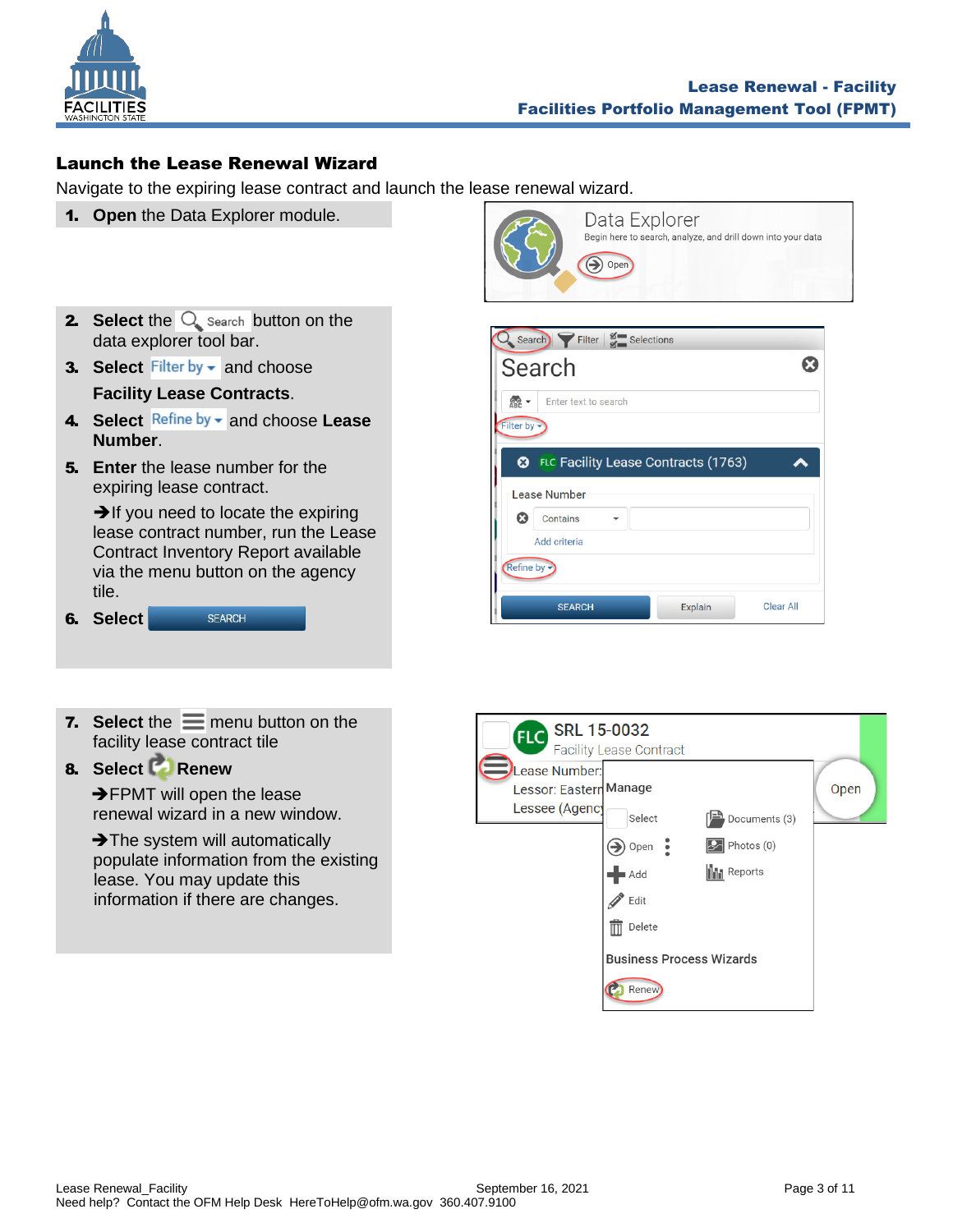

### <span id="page-3-0"></span>Renew the Lease Contract

- 1. **Enter** agency data. Red fields are required.
	- Name
		- **→ Use the lease number**
	- **Lease Number** 
		- **→ Lease numbers must be** unique; they cannot be used for more than one record.
	- Lease Executed Date
		- → The date the last party signed.
	- Lease Start Date
	- Lease End Date
	- **EXEC** Asset Useful Life **→ Useful life of the asset being** leased (in years).
	- Initial Direct Costs

**→**Ancillary charges necessary to place the leased facility into service.

**Interest Rate** 

➔Use interest rate if stated in the lease contract or incremental borrowing rate for college or university. If none entered, the state's incremental borrowing rate will be used.

■ Manually Record Accounting Entries (in AFRS)

> **→If "yes," FPMT will not send any** transactions to AFRS for this contract.

■ Master Index (dropdown)

 ➔The master index field is required if you selected "no" for manually recording accounting entries and the total lease payments are over the capitalization threshold.

**Master Index Title** 

**→If a master index is chosen, the** system will populate this field.

| Name           |                                                                                       |
|----------------|---------------------------------------------------------------------------------------|
|                |                                                                                       |
| Description    |                                                                                       |
|                |                                                                                       |
| Lease Number   |                                                                                       |
|                |                                                                                       |
| Lessor $\odot$ |                                                                                       |
|                | Eastern Washington Office, LLC                                                        |
| Lease Type     |                                                                                       |
|                | Lease - A contractual obligation for all or part of a property. This type of agreer ▼ |
|                | Real Estate Authority ?                                                               |
|                | Department of Enterprise Services                                                     |

| Asset Useful Life ?                  |
|--------------------------------------|
|                                      |
| Initial Direct Costs ?               |
|                                      |
| Interest Rate If Known ?             |
|                                      |
| Manually Record Accounting Entries ? |
| <b>No</b>                            |

| Master Index ?       |  |  |
|----------------------|--|--|
| Master Index Title ? |  |  |
|                      |  |  |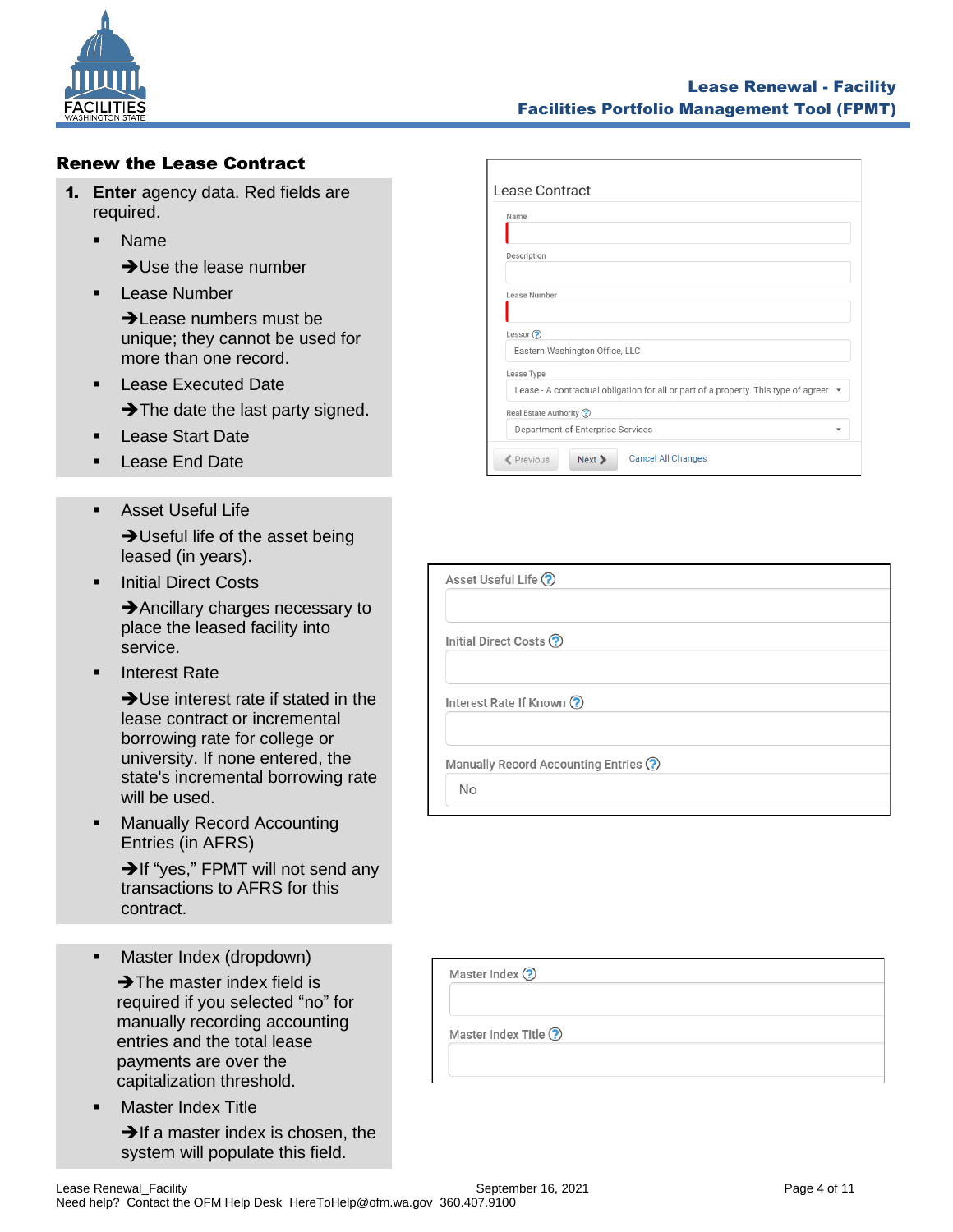

<span id="page-4-0"></span>

| <b>Accounting Reference</b><br>Accounting coding reference<br>field for agencies manually<br>recording accounting entries. This<br>field will appear on reports used to<br>record accounting entries.<br>Vendor Number (dropdown)<br>٠<br><b>Vendor Number Suffix</b><br>$\blacksquare$<br>$\rightarrow$ These two fields are required if<br>you selected "no" for manually<br>recording accounting entries. | Accounting Reference ?<br>Vendor Number ?<br>Vendor Number Suffix ?                                                                                                                                                                  |
|--------------------------------------------------------------------------------------------------------------------------------------------------------------------------------------------------------------------------------------------------------------------------------------------------------------------------------------------------------------------------------------------------------------|--------------------------------------------------------------------------------------------------------------------------------------------------------------------------------------------------------------------------------------|
| 2. Once you have completed the lease<br>contract table, select Next >                                                                                                                                                                                                                                                                                                                                        | <b>Cancel All Changes</b><br><b>≮</b> Previous<br>Next >                                                                                                                                                                             |
| $\rightarrow$ If you navigate away from the lease<br>contract form before properly completing<br>the table, you will receive an error<br>message.<br>$\rightarrow$ You cannot move forward until the<br>error is fixed.                                                                                                                                                                                      | Unable to move to next screen<br>Unable to move to next screen until all errors are resolved.<br>OK                                                                                                                                  |
| <b>Note:</b> This error will show up in every<br>table if you try to save with<br>missing/incorrect data or try to navigate<br>away before properly completing the<br>table. In addition to this error, you will see<br>a message in pink with more detail.                                                                                                                                                  | <b>Errors</b><br>· One or more provided values are invalid.                                                                                                                                                                          |
| The system will check that you have<br>populated all required fields if you<br>selected "no" to Manually Record<br><b>Accounting Entries.</b>                                                                                                                                                                                                                                                                | <b>Frrors</b><br>• The lease contract vender number is required when manually record accounting entries is set to no.<br>• The lease contract vender number suffix is required when manually record accounting entries is set to no. |
| $\rightarrow$ In addition to validating that all required<br>fields have been populated, the wizard<br>will also ensure that the lease contract                                                                                                                                                                                                                                                              | <b>Errors</b><br>• The Lease Contract's Master Index field must be populated when the total lease payments exceed<br>the capitalization threshold and Manually Record Accounting Entries is set to No.                               |
| start date is a date prior to the lease<br>contract end date.                                                                                                                                                                                                                                                                                                                                                | <b>Errors</b><br>• The lease contract start date must be prior to the lease contract end date.                                                                                                                                       |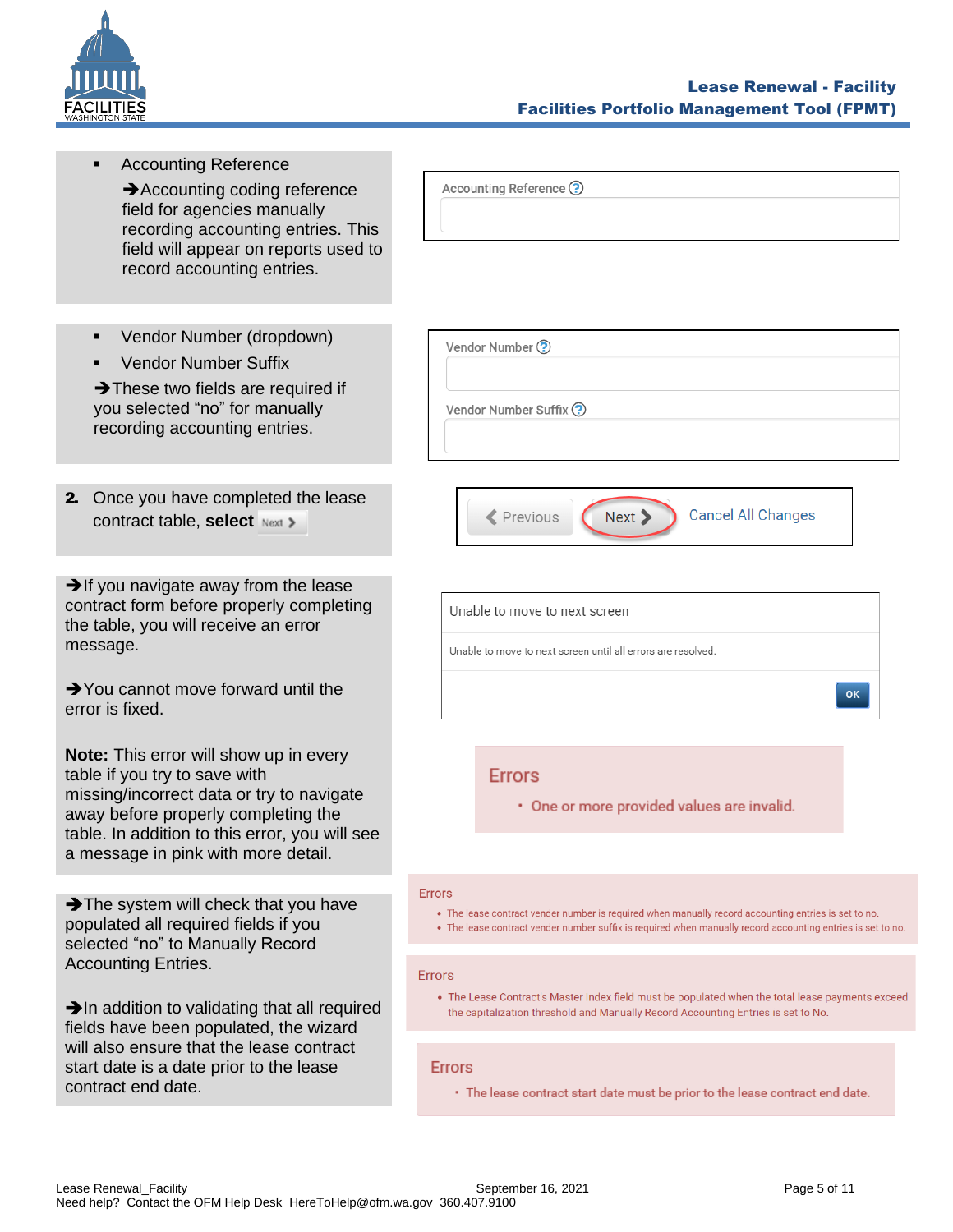

### Lease Renewal - Facility Facilities Portfolio Management Tool (FPMT)

## Add a Lease Payment

1. **Select** Add New Lease Payment

**→**You cannot save and close the renewal until you add at least one lease payment. If there is no base rent for the facility, enter a lease payment for \$0.

- 2. **Enter** agency data. Red fields are required.
	- Name

 $\rightarrow$  Use payment type  $$  payment series number (e.g., Base Rent - 1).

- **Payment Series Number → Use sequential numbers for** payment series (1, 2, 3, etc.).
- Payment Frequency (dropdown)
- Payment Type (dropdown)
- Payment Amount
- **Index Rate**

**→Index or rate used to determine** payment amounts, such as CPI or Market Rate. Enter the rate that is in effect at lease commencement.

- Payment Start Date
- **Payment End Date**
- Day Payment Initiated

 $\rightarrow$ This is the date the payment will be recorded in AFRS if transactions are being sent to AFRS for this lease contract. The date the payment is sent to the vendor will depend on the payment type as well as the AFRS processing schedule (consider weekends and holidays).

**Hold Payments** 

➔If "yes," FPMT will not send payment transactions to AFRS but will send other accounting entries.

| Lease Renewal<br>Renew an expired lease |                              |
|-----------------------------------------|------------------------------|
| Navigation                              |                              |
| <b>Lease Contract</b>                   | <b>Lease Payments</b>        |
| <b>Lease Payments</b>                   | There are no lease payments  |
| <b>Lease Spaces</b>                     | <b>Add New Lease Payment</b> |
| ease Options.                           |                              |

| Name                     |  |  |   |
|--------------------------|--|--|---|
| Description              |  |  |   |
|                          |  |  |   |
| Payment Series Number    |  |  |   |
| <b>Payment Frequency</b> |  |  |   |
|                          |  |  | ٠ |
| Payment Type             |  |  |   |

| مس<br>31 |
|----------|
|          |
|          |
| Щ<br>īзī |
|          |
| ÷        |
|          |
| ٠        |
|          |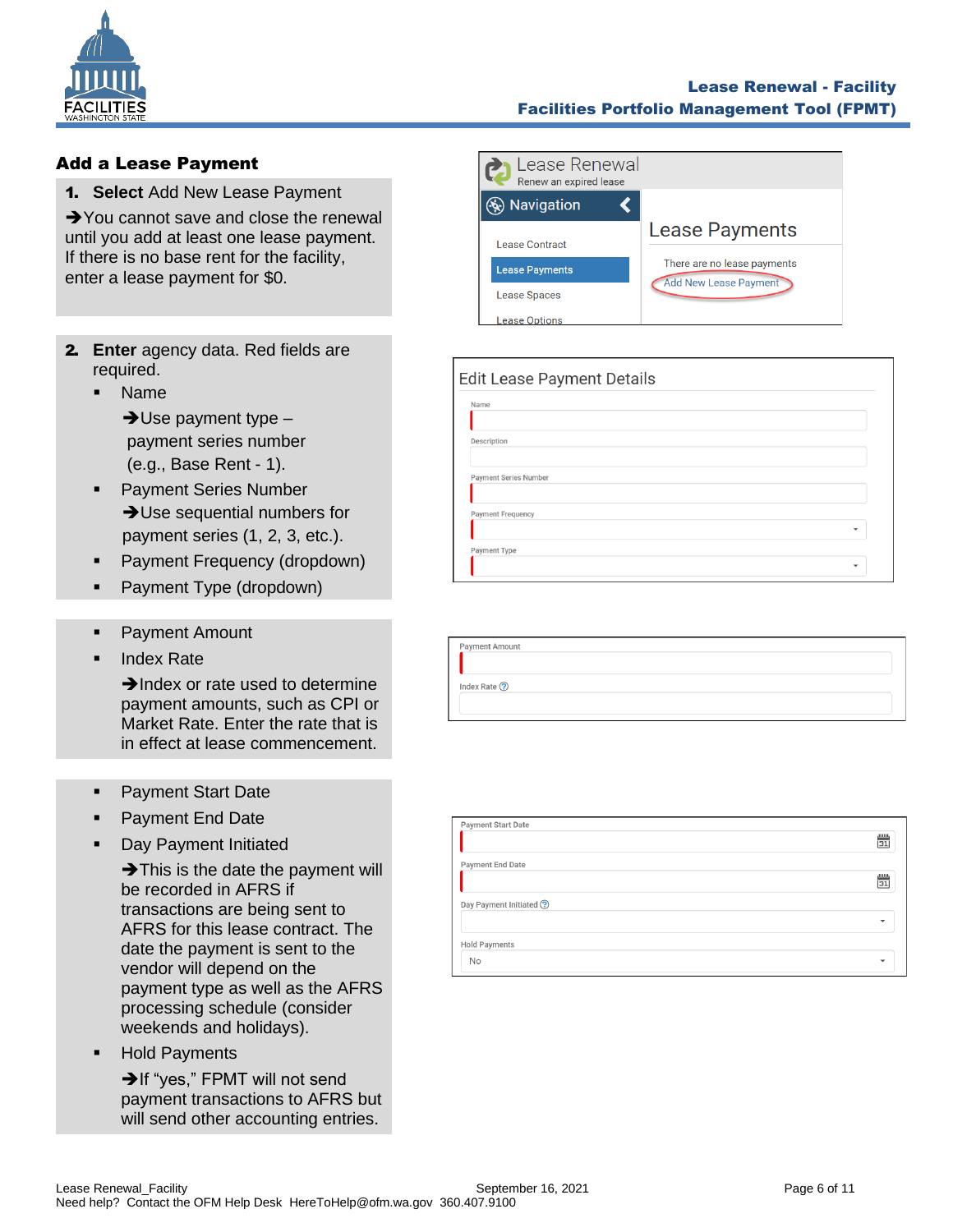

### Lease Renewal - Facility Facilities Portfolio Management Tool (FPMT)

3. **Select** SAVE CHANGES



**→ The lease payment table features** the following validation checks:

- All required fields must be completed.
- Index Rate is required if Payment Type is "Indexed Payment."
- Day Payment Initiated is required if Manually Record Accounting Entries is "No."
- The lease payment start and end dates must fall within the parameters of the lease contract start and end dates.

**→ The lease payment table cannot be** saved until errors are corrected.

 $\rightarrow$  If you navigate away from the lease payment table before saving, you will receive an error.

**→**Once the lease payment is saved, you can update the information by selecting the details icon or delete the payment by selecting the trash can.

**→ Repeat this process if there is more** than one lease payment series. All payments can have an Active status.

**→**You must enter all lease payment series for the contract, even if the lease is being entered into FPMT retroactively.

#### **Errors**

• The lease payment index rate is required when the payment type is indexed payment.

#### Errors

• The lease payment date payment initiated is required when manually record accounting entries is set to no in the lease contract

### **Errors**

• The lease payment start date must be on or after the lease contract start date of 11/1/2019. . The lease payment end date must be on or before the lease contract end date of 10/31/2021.

#### **Errors**

• One lease payment is required.

| Lease Payments               |                              |                |        |  |
|------------------------------|------------------------------|----------------|--------|--|
| <b>Payment Name</b>          | <b>Payment Series Number</b> | <b>Details</b> | Delete |  |
| Base Rent-1                  |                              |                | Ñ      |  |
| <b>Add New Lease Payment</b> |                              |                |        |  |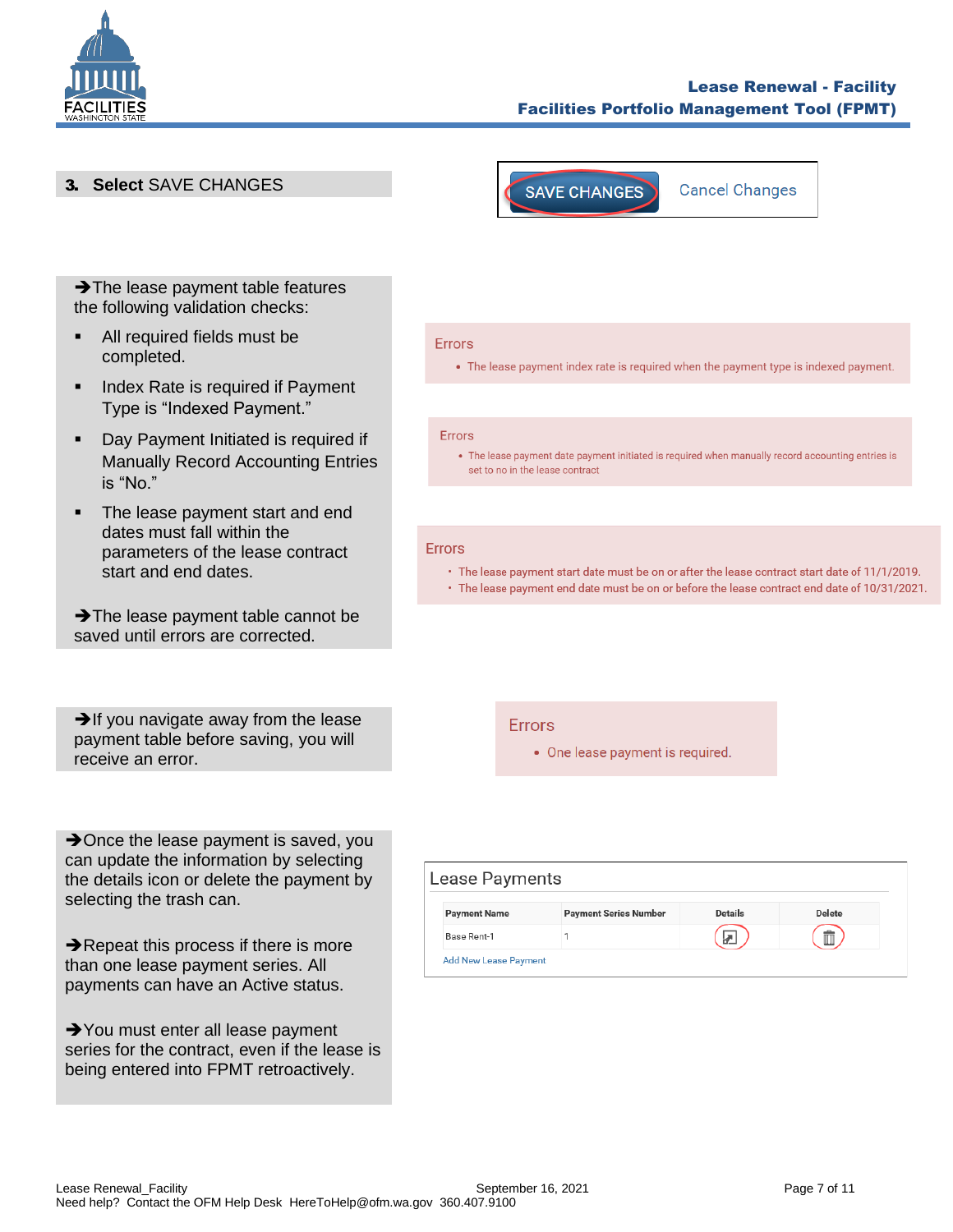

**→**If you need to edit an existing space, Select Next >

➔If you **do not** need to edit a space but do need to add a [Lease Option,](#page-8-0) select Next > twice.

➔If you **do not** need to edit a space OR add a **Lease Option**, select Next > five times to skip ahead to [Data Review.](#page-9-0)

## <span id="page-7-0"></span>Edit Existing Space(s)

You will see all Active spaces currently associated with the lease contract you are renewing.

- **1. Select** the Details **igma in the Select** the Details **igma** icon to edit an existing space.
- 2. **Edit** agency data as needed.

**→ If you're updating the square footage,** make sure the total space square feet matches the square feet in the lease contract table.

**→**You will receive an error message when you click Next if the space square feet exceeds the lease contract square feet.

| <b>≮</b> Previous | Next > | Cancel All Changes |
|-------------------|--------|--------------------|



| Name<br><b>0001 DSHS</b><br>Square Feet ?<br>11,253 |   |
|-----------------------------------------------------|---|
|                                                     |   |
|                                                     |   |
|                                                     |   |
| <b>Square Feet Measurement Type</b>                 |   |
| Rentable                                            | ÷ |

#### **Frrors**

• The square footage of all spaces associated with a lease contract cannot exceed the lease contract square feet. The lease contract square feet is currently 19,440 and the total associated space square feet is 19,447.

### 3. **Select** SAVE CHANGES

**→**If you need to add a Lease Option, select Next >

➔If you **do not** need to add a lease option, select Next > four times to skip ahead to [Data Review.](#page-9-0)

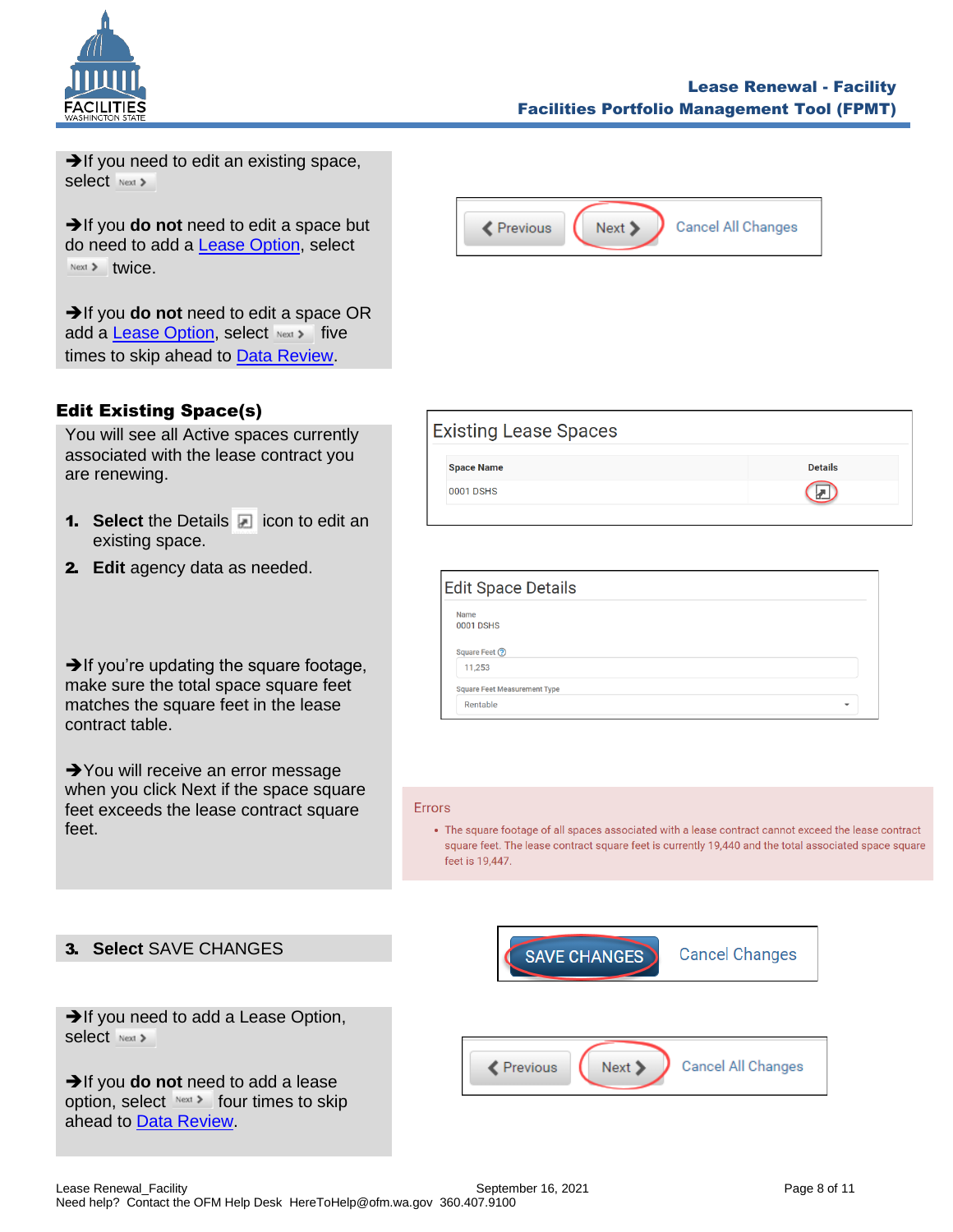

### Lease Renewal - Facility Facilities Portfolio Management Tool (FPMT)

## <span id="page-8-0"></span>Add a Lease Option

- 1. **Select** Add New Lease Option
- 2. **Enter** agency data. Red fields are required.
	- Name

 $\rightarrow$ Use the option type – option number (e.g., Cancel – 1).

■ Option Number

**→ Options should be numbered in** the order they appear in the lease contract (1, 2, 3 etc.).

- **Option Type (dropdown)**
- Option Description

➔Provide a brief description of the clause in the lease.

- Option Date
- **EXEC** Reasonably Certain Option Will Be Exercised (yes/no)

→ This field is needed to determine whether or not this payment should be included in the lease liability and lease asset calculations.

**Exercise Price** 

**→ The exercise price of the** purchase option if it is reasonably certain that the lessee will exercise that option.

**→ Required if option type is** Purchase and Resonably Certain is marked "yes."

### ⊗ Navigation  $\blacktriangleleft$ Lease Options Lease Contract There are no lease options Lease Payments Add New Lease Option Lease Spaces **Lease Options** Lease Amendments Receivable Lease Contracts Data Review

| Edit Lease Option Details                       |    |
|-------------------------------------------------|----|
| Name                                            |    |
|                                                 |    |
| <b>Description</b>                              |    |
| <b>Option Number</b>                            |    |
|                                                 |    |
| <b>Option Type</b>                              |    |
|                                                 |    |
| <b>Option Description</b>                       |    |
|                                                 |    |
| <b>Option Date</b>                              |    |
|                                                 | 31 |
| Reasonably Certain Option Will Be Exercised (?) |    |
|                                                 |    |
| Exercise Price ?                                |    |
|                                                 |    |
| Comment                                         |    |
|                                                 |    |



 $\rightarrow$  Select Next > three times to review your data.

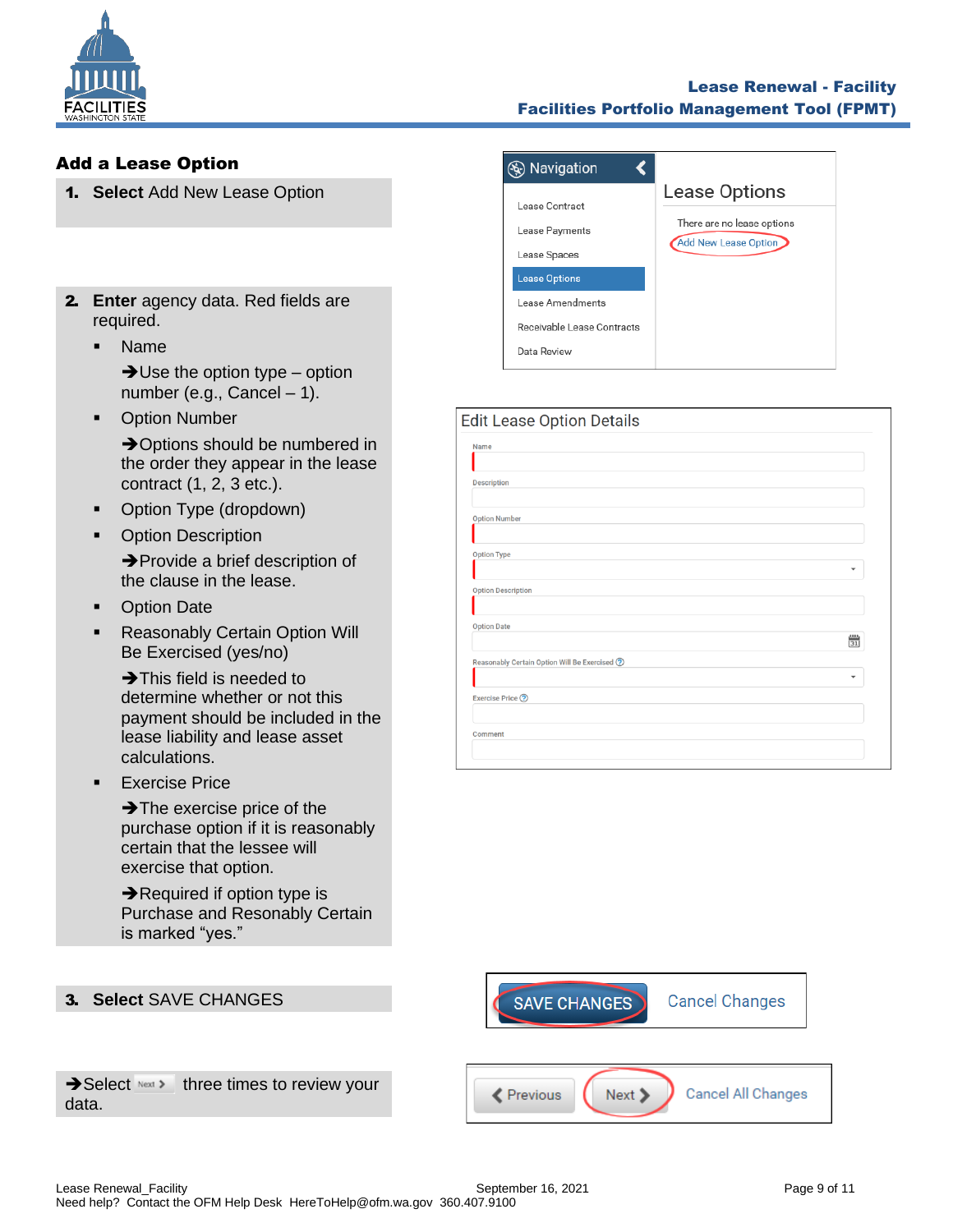

### <span id="page-9-0"></span>Data Review

- **1. Select** the  $\frac{p}{q}$  Hierarchy button to change to the  $\frac{16}{12}$  Flat view. You can now see all the tables you have added or edited as part of the renewal process.
- **2. Select** the arrows  $\blacktriangledown$  on the Starting Point tile to expand all of the tiles below.
- 1. **Select** View on each tile to see the data you have entered for the renewal.
- 2. **Review** the data for your lease renewal.

**→**To edit your data, use the Previous button to navigate back to an earlier screen.

- 3. **Select** SAVE AND CLOSE to complete your renewal.
- 4. You will see a warning that lets you know you can't go back into the wizard after saving and closing. If you don't need to make any additional edits, select YES.

➔When you complete the renewal, the window will automatically close. FPMT will still be open in the original window. You will need to refresh your screen in order to see your changes.

**→ Continue to the next step below to** upload a copy of the new contract.